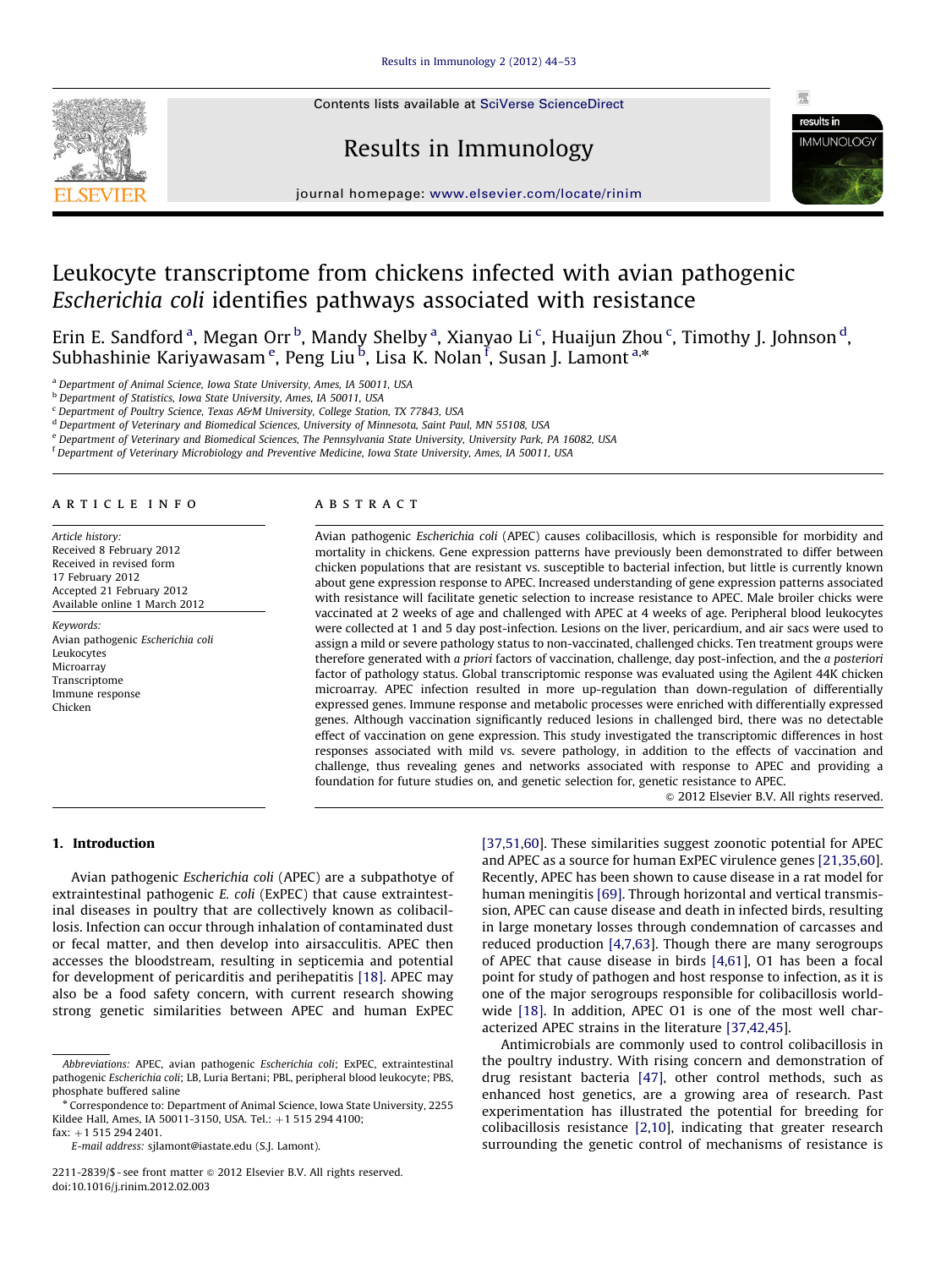<span id="page-1-0"></span>needed as a foundation for more effective breeding programs. Gene expression analysis of immune tissues is commonly used to characterize immune response [\[13,59](#page-8-0)] and provides potential candidate genes for disease resistance. Expression levels of immune genes have been shown to be heritable [\[68\]](#page-9-0), evidence that the tactic of genetic selection for gene expression levels could be successful in a breeding program.

The chicken immune system is equipped with several mechanisms to combat pathogens. Multiple tissues each contribute unique signals and functions to help identify and combat disease. Peripheral blood leukocytes (PBL) are comprised of a dynamic population of cell types that serve in both the innate and adaptive immune responses [\[20](#page-8-0),[66\]](#page-9-0). Heterophils, the avian equivalent of neutrophils, are an innate responder and typically the first cell type to fight infection. Heterophils destroy susceptible bacteria through phagocytosis, oxidative burst and extracellular traps [\[14,22\]](#page-8-0). Proper signaling by cytokines and T-helper cells can increase the effectiveness of immune response. The defensive mechanisms of APEC can, however, reduce the effectiveness of the innate immune response and may include resistance to the detrimental effects of phagocytosis and complement, or decreasing the antimicrobial activity of heterophils [\[28,41,50,54](#page-8-0),[58\]](#page-8-0). Enhanced genetics of the host immune response may allow chickens to overcome APEC's defenses. Very few publications have documented differences in gene expression between individuals that are resistant vs. susceptible to APEC. We hypothesize that the global transcriptome of peripheral blood leukocytes will differ depending upon vaccination, challenge, and pathological response to APEC. This study aims to determine these gene expression differences associated with an APEC infection, which will lead to a better understanding of the genetic control of resistance and may serve as biomarkers for genetic selection for improved response to APEC infection.

# 2. Materials and methods

## 2.1. Bacteria preparation

APEC O1 strain O1:K1:H7 (NCBI reference sequence: NC\_008563. 1) was kept in brain heart infusion broth with 10% glycerol at  $-80$  °C. Its genomic sequence is available and has been completely characterized [\[37\].](#page-8-0) Two days prior to bacterial challenge, bacteria were removed from the freezer and streaked onto Luria Bertani (LB) agar then incubated overnight at 37  $\degree$ C. An isolated colony was then placed into 10 ml of LB broth and incubated overnight at 37  $\degree$ C with shaking. On day of APEC challenge, bacteria were pelleted by centrifugation at  $5000 \times g$  for 15 minutes. The pellet was then washed in phosphate buffered saline (PBS) 3 times before being enumerated by spectrometric reading at 600 nm. The inoculum was adjusted to the desired bacterial concentration, and counts were confirmed through serial dilution plating onto MacConkey agar overnight.

# 2.2. Animal experiments

Non-vaccinated, commercial male broiler chicks were purchased at 1 day of age from a local hatchery. Birds were raised on wire-floor cages with ad libitum access to food and water. For each replicate, 120 birds were split by vaccination status, challenge status, and day of necropsy (Fig. 1). Challenged birds were housed separately from non-challenged birds. At 2 weeks of age, 50% of the chicks were intramuscularly vaccinated with 0.5 ml/bird of Iss vaccine [\[48\]](#page-8-0), containing  $2 \mu$ g of vaccine and 50 mg of Quil A adjuvant in PBS. Non-vaccinated chicks received 50 mg of Quil A adjuvant in PBS via the same route. Increased serum survival, iss, encodes an outer membrane lipoprotein and is a virulence factor common to most APEC serotypes [\[36,56,](#page-8-0)[61](#page-9-0)]. At 4 weeks of age, 80% of the chicks, half vaccinated and half nonvaccinated, were challenged with 0.1 ml containing  $10^8$  colony forming units of APEC O1 injected into the left thoracic air sac. Non-challenged chicks received 0.1 ml of PBS via the same route. Birds were sampled and euthanized at 2 time points, 1 and 5 day post-infection, equally splitting birds within each group between the two times. This experimental design was replicated six times, for a total of 720 chickens.

Blood samples were collected from the jugular vein into 5 ml vacuum tubes containing EDTA and placed on ice until PBL isolation. Birds were then euthanized and internal lesion scores assigned by a single trained investigator for 3 tissues, air sacs, pericardium and liver, as described by Peighambari et al. [\[55\].](#page-8-0) Scores from 0 to 2 were assigned for pericardium and liver; scores from 0 to 3 were assigned for air sacs. A summation of all 3 lesions scores for each individual bird was used to generate a total lesion score. Non-vaccinated, challenged birds were split into two pathology categories based upon total lesion score: mild and severe. Birds with low lesion scores were used to represent mild pathology, with an average lesion score of 0.375, and those with high lesion scores were used to represent severe pathology, with an average lesion score of 6.125. Ten treatment groups were



Fig. 1. Treatment groups. Chicks were divided into treatment groups at 2 weeks of age by vaccination status, at 4 weeks of age by challenge status, by day of necropsy post-challenge, and by lesion scores assigned at necropsy. Treatment groups are bolded.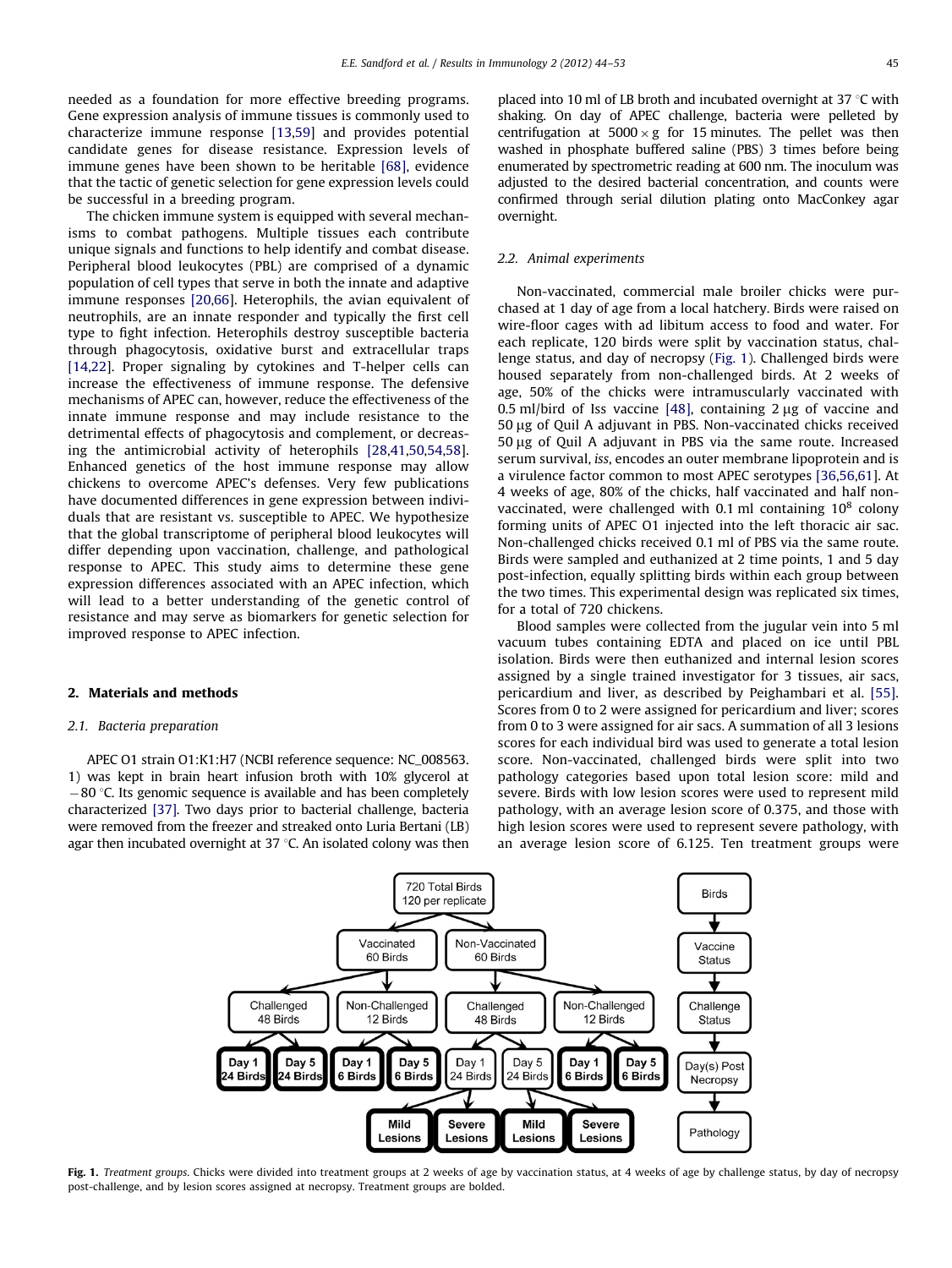generated from vaccinated (V) or non-vaccinated (NV), challenged (C) or non-challenged (NC), day 1 or day 5 necropsy treatments and 2 pathological categories of mild and severe within the nonvaccinated, challenged groups [\(Fig. 1](#page-1-0)).

## 2.3. PBL isolation

PBL were separated from whole blood samples and red blood cells removed. Phosphate buffered saline was combined with approximately 1–3 ml of blood sample to a total volume of 10 ml. A Histopaque 1077/1119 (Sigma Aldrich, St. Louis, MO) discontinuous gradient was created by placing 10 ml of Histopaque 1119 into a 50 ml tube, overlaying 10 ml of Histopaque 1077, then overlaying 4 ml of blood/PBS mixture. The gradient mixture was centrifuged at 700g for 30 min at room temperature. Cell layers were removed from the plasma/Histopaque 1077 interface (mononuclear cells) and from the 1077/1119 interface (heterophils) with a Pasteur pipette, combined and transferred to a 15 ml tube. Cells were washed by adding 6 ml of PBS and centrifuged at 600g for 10 min at room temperature. Supernatant was discarded and the cell pellet washed a second time with PBS. Supernatant was discarded and PBL resuspended in 1.5 ml of RNAlater (AM7021) (Applied Biosystems, Foster City, CA). Cells were refrigerated in RNAlater for 7 day then excess RNAlater was decanted and cells were stored at  $-80\,^{\circ}\textrm{C}$  until RNA isolation.

## 2.4. RNA isolation

RNA samples were isolated using the Ambion MagMax-96 kit for Microarrays (AM1839) (Applied Biosystems, Foster City, CA). Briefly, PBL were added to 0.6 ml of TRI Reagent Solution (Ambion, Austin, TX). Samples were homogenized and split into two  $300 \mu$ l aliquots, with 1 aliquot further processed and the other held in reserve. Samples were then processed using the Spin Procedure according to manufacturer's instructions. Total RNA was eluted with 30  $\mu$ l of Elution Buffer and stored at  $-80$  °C. Quality and quantity of RNA were assessed by Nanodrop (Thermo Scientific, West Palm Beach, FL).

#### 2.5. Microarray experiments

The microarray data for this experiment have been deposited in NCBI's Gene Expression Omnibus (GEO) [\[5,19\]](#page-8-0) database and are accessible through the series accession GSE31387  $\langle$  [http://www.](http://www.ncbi.nlm.nih.gov/geo/query/acc.cgi?acc=GSE31387) [ncbi.nlm.nih.gov/geo/query/acc.cgi?acc=GSE31387](http://www.ncbi.nlm.nih.gov/geo/query/acc.cgi?acc=GSE31387) $\rangle$ .

Gene expression was assessed utilizing the global 2-color chicken 44K Agilent Microarray [\[43\].](#page-8-0) A total of 40 samples were hybridized to the microarray, using one individual from each of the ten treatment groups from each of 4 independent experimental replications. Samples were arranged in a reference design, using the NV–NC-day 1 sample as the reference for each experimental replicate, on 36 arrays. Within each replicate, the NV–NCday 1 sample was hybridized to the other 9 treatment groups. Dye assignments were swapped between replicates. Briefly, 400 ng of total RNA was reverse transcribed into cDNA with a T7 promoter region incorporated, then transcribed back into cRNA labeled with either Cy3 or Cy5 dye. Before hybridization, 825 ng of each labeled sample, Cy3 and Cy5, a blocking agent and fragmentation buffer were mixed together and incubated for 30 minutes at 60 $\degree$ C. Following incubation, gex hybridization buffer was added and samples were hybridized to the microarray slide for 17 h at 65 °C. After hybridization, slides were washed in Agilent Wash Buffer, Acetonitrile, and Stabilization and Drying Buffer (Agilent Technologies, Santa Clara, CA) then scanned using GenePix 4100A scanner and GenePix Pro software (Molecular Devices Inc., Sunnyvale, CA).

The median backgrounds were subtracted from the median Cy3 and Cy5 foreground intensity reads for each spot and were log 2-transformed. Technical control spots and spots exhibiting an average signal to noise ratio of less than 3 over all 36 arrays were excluded from further analysis. Signal to noise ratios were calculated as (median foreground-median background)/background standard deviation for each dye. Locally Weighted Scatterplot Smoothing (LOWESS) procedure was utilized to correct for intensity dependent dye bias [\[17\].](#page-8-0) A linear mixed model approach was used to estimate treatment means by fitting the difference of Cy3 and Cy5 normalized signal intensities with each treatment groups' parameterization for each gene as described by Sandford et al. [\[64\]](#page-9-0). Only one random effect, experimental replicate, was included in the model, as likelihood ratio testing determined no effect of slide or array position. P values were obtained for contrasts of interest. False discovery rate was controlled by converting P values to  $q$  values using the R package  $q$  value [\[67\].](#page-9-0) Gene ontology analysis of biological processes for significant genes was performed using the Database for Annotation, Visualization, and Integrated Discovery (DAVID) [\[32](#page-8-0),[33\]](#page-8-0).

## 2.6. Quantitative PCR validation

Quantitative real time PCR (qRT-PCR) was performed as described by [\[59\]](#page-8-0) to confirm microarray results. The following fifteen genes were selected because of significance in the microarray study: clusters of differentiation (CD) 3e, CD4, CD5, CD28, toll-like receptors (TLR) 7, TLR15, TLR21, heat shock protein 70 (HSP70), P20K, Rab11a, avian beta-defensins (AvBD) 2, AvBD4, AvBD5, AvBD6, and AvBD7. 28S was utilized as a housekeeping gene to normalize for starting concentration of RNA. Primer sequences for CD4, CD5, TLR7, Rab11a, AvBD2, AvBD4, AvBD5, AvBD6, and AvBD7 were designed using sequences from NCBI and PRIMER3 [\[62\].](#page-9-0) Primer sequences for 28S, TLR15, and TLR21 have been previously reported (28S [\[38\]](#page-8-0); TLR15 [\[31\]](#page-8-0); TLR21 [\[9\]\)](#page-8-0). CD3e, CD28, and P20K were previously utilized [\[73\]](#page-9-0) but primer sequences were not published. All unpublished primer sequences can be found in [Table 1.](#page-3-0) Each sample was run in three wells. Cycle threshold (CT) values were recorded for each well and each sample triplicate was averaged. Slopes representing reaction efficiency for each gene were generated through amplification of a serial dilution. CT values were adjusted for RNA concentration and reaction efficiency using the formula: 40-[Sample Mean CT Target  $Gene+(Median 28S$  for All Samples - Sample Mean  $28S \times (Slope Target Gene/Slope 28S)$ ]. Adjusted CT values were analyzed using the Fit Model procedure in JMP software (SAS Institute Inc., Cary, NC). Validation was carried out utilizing RNA extracted from different birds than those included in the microarray analysis representing the same treatment groups and replicates, allowing for both technical and biological replication.

# 3. Results

#### 3.1. Transcriptome analysis of PBL

Forty individual samples were analyzed by microarray; 1 bird from each of 10 treatment groups, with 4 replications. After removal of spots with a signal to noise ratio less than 3, a total of 24,387 genes were included in the statistical analysis. Effects of treatment were analyzed through contrasts of treatment groups. Contrasts measured tested effect of time for each treatment group, comparisons of each group to control, effect of vaccination, and effect of pathology. Large numbers  $(>100)$  of significantly differentially expressed genes (q value < 0.05) were detected in 4 contrasts of interest, all involving the NV–C severe groups.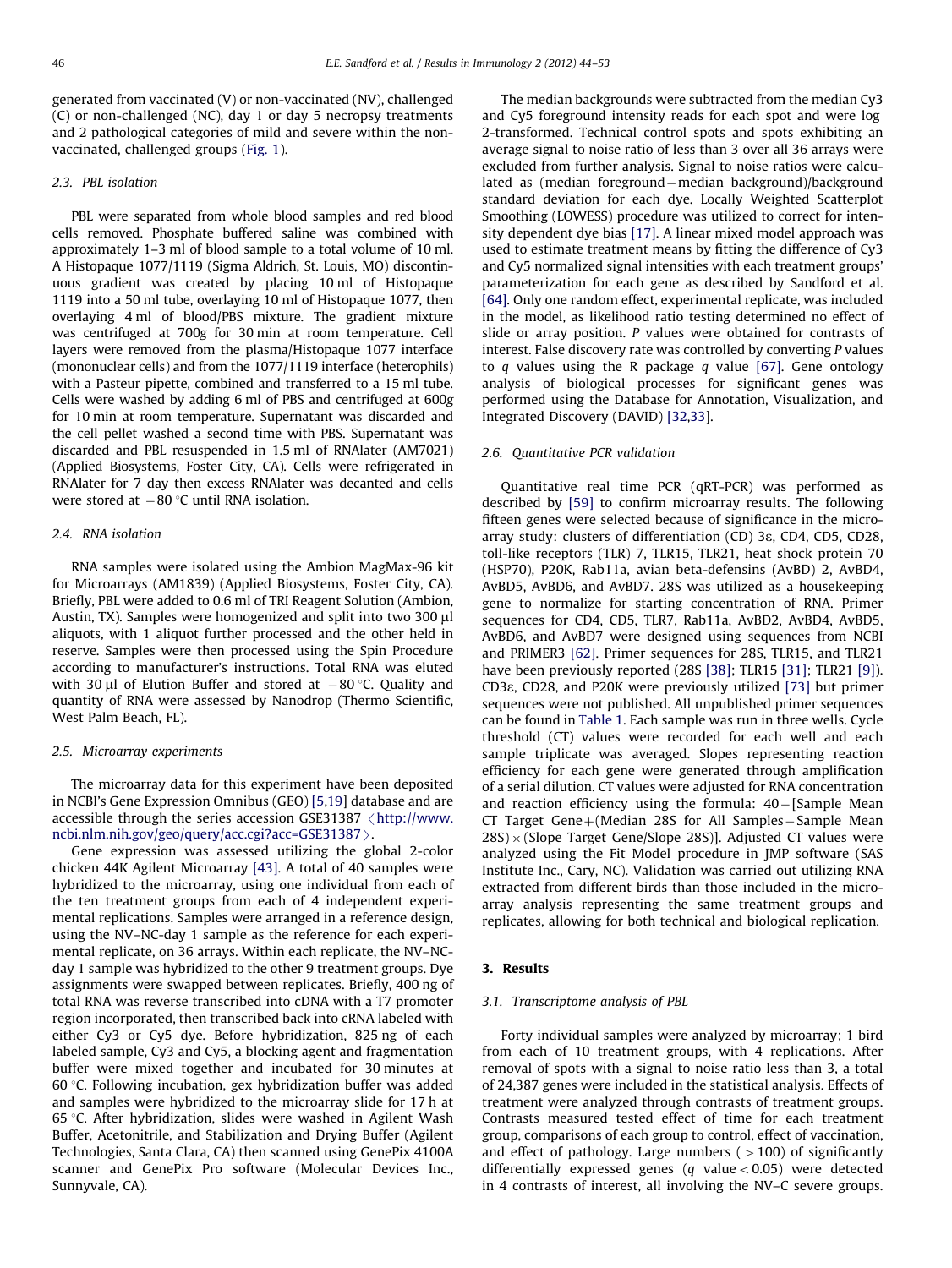<span id="page-3-0"></span>

| Table 1 |                                                      |  |
|---------|------------------------------------------------------|--|
|         | Primers utilized for qRT-PCR validation experiments. |  |

| Gene              | Accession    | Forward sequence 5'-3'      | Reverse sequence 5'-3'       |
|-------------------|--------------|-----------------------------|------------------------------|
| $CD3\varepsilon$  | Y08917       | <b>CTGCTGTGTGTGGTTGGTG</b>  | CGGATCTGGCTTCCATTTTA         |
| CD4               | AY528652     | ATACCGTGGAGGAAGCTCAT        | <b>TGCCACCTCATACCAGTGAT</b>  |
| CD <sub>5</sub>   | Y12011       | ACAGGAGGCTGATGAAGAGG        | <b>CTCTGCTGCTCCTCCACTCT</b>  |
| CD28              | X67915       | CAGTCTTTATAATCTACCGGCAAAA   | <b>TTGTTCTTCTGGTGAGGTGGA</b> |
| TLR7              | AJ720504     | CGGAAAATGGTACATCATGC        | AAAGTTTTGGGAAACCAACG         |
| Rab11a            | AJ720402     | GCAAAAGCACCATTGGAGTA        | <b>GCACCTCGATAGTACGCTGA</b>  |
| P <sub>20</sub> K | M25784       | <b>CTAGGGAGCGGAACTACACG</b> | <b>GTTTGGGAAGCAGCATTCAT</b>  |
| HSP70             | NM 001006685 | ATAGGGTGGGAGCCAAGAAC        | GGTTTCGGTCAAGCCAACT          |
| AvBD <sub>2</sub> | AF033336     | <b>TITCTCCAGGGTTGTCTTCG</b> | AGCAGCTTCCGACTTTGATT         |
| AvBD4             | AY621306     | <b>TITCATCGTGCTCCTCTTTG</b> | CATAGCCCCAGGTAAGCATT         |
| AvBD <sub>5</sub> | AY621307     | <b>CCACAAGTCATGTCCTCCAG</b> | CATGGAGATGAACGTGAAGG         |
| AvBD <sub>6</sub> | AY621308     | <b>TGCAGGTCAGCCCTACTTTT</b> | <b>GTCCACTGCCACATGATCC</b>   |
| AvBD7             | AY621309     | <b>CTGCTTTCCAGGGATCTGTC</b> | GCCAGAGAAGCCATTTGGTA         |





Fig. 2. Shared significant genes. Comparison of shared significant genes within the 3 contrasts of NV–C mild day 5 vs. NV–C severe day 5, NV–C severe day 1 vs. NV–NC group day 1, and NV–C severe day 5 vs. NV–NC group day 5. (a) Represents shared genes over all 3 contrasts, (b–d) represent shared genes between 2 contrasts, and (e–g) represent genes unique to a contrast. The numbers in parenthesis represent the total number of significant genes within each contrast.

The largest number of differentially expressed genes (1914 genes) was found in the contrast of NV–C severe day 5 vs. NV–C mild day 5. The second largest number of differentially expressed genes (1097 genes) was found in the contrast of NV–C severe group vs. NV–NC control group on day 1. This number was reduced to 506 differentially expressed genes for the same contrast on day 5. The number of differentially expressed genes in the contrast of NV–C severe day 1 vs. NV–C severe 5 was 107 genes.

Numbers of shared and unique differentially expressed genes between 3 contrasts analyzing differences in treatment group on the same day are displayed in Fig. 2. A total of 417 differentially expressed genes found in the contrast of NV–C severe day 5 vs. NV–NC control day 5 were also differentially expressed in the NV–C severe day 5 vs. NV–C mild day 5 contrast; 280 genes had increased expressed in the severe group in both contrasts, 137 genes had decreased expressed in the severe group in both contrasts. In all of the shared genes between the contrasts represented in Fig. 2, 99% of genes were expressed in the same direction relative to the severe group; either all more highly expressed in the severe group across all contrasts or more lowly expressed among all contrasts.

The differences between internal lesion scores of vaccinated and non-vaccinated, challenged birds were tested through twosample t-tests for each day. There was a significant ( $P$  value  $< 0.001$ ) reduction in internal lesions among vaccinated, challenged birds compared to those non-vaccinated, challenged birds on both days, however, no differentially expressed genes due to vaccination effect were detected. On day 1, the mean  $\pm \ominus$ standard deviation of lesion scores for vaccinated birds was  $1.50 \pm 1.27$  (N=76) and unvaccinated birds  $3.06 \pm 1.68$  (N=87). On day 5, the mean $\pm$  standard deviation of lesion scores for vaccinated birds was  $2.94 \pm 2.08$  (N=80) and unvaccinated birds  $4.28 \pm 1.94$  (N=85). Vaccination effect on gene expression was tested both through the V–NC group vs. NV–NC contrast on both days and through a contrast utilizing a combination of all treatment groups, non-challenged and challenged, on both days.

Samples from individuals with severe pathology or collected 5 day post-infection exhibited more gene induction than repression. Of differentially expressed genes with a minimum fold change of 1.5, 60–80% of genes exhibited induction in the 4 contrasts that include: NV–C severe day 5 vs. NV–C mild day 5, NV–C severe day 1 vs. NV–NC day 1, NV–C severe day 5 vs. NV– NC day 5, NV–C severe day 1 vs. NV–C severe day 5. Many differentially expressed genes showed large fold changes. In the 4 contrasts described, 25–31% of differentially expressed genes had a fold change of 3 or greater.

Heatmaps were generated to characterize patterns of gene expression between similar contrasts by including genes with a minimum q value of 0.05 in any contrast ([Figs. 3 and 4\)](#page-4-0). The NV–C mild group on day 5 showed more similarities to the V–NC groups than to the challenged groups ([Fig. 3\)](#page-4-0). The remaining challenged groups, both vaccinated and non-vaccinated, exhibited similar expression patterns. The only group with notable expression changes over time was the NV–C severe group ([Fig. 4\)](#page-5-0).

## 3.2. Gene ontology analysis of significant genes

Gene ontology analysis focused on biological process terms among significant genes. Larger numbers of significantly enriched GO terms were found in contrasts with a higher number of genes with differential expression. Three GO terms related to response (response to stimulus, response to stress, and defense response) were discovered among significantly differentially expressed genes in the contrast of NV–C severe day 1 vs. NV–C severe 5. Among the other 3 contrasts described (NV–C severe day 5 vs. NV– C mild day 5, NV–C severe day 1 vs. NV–NC control day 1, NV–C severe day 5 vs. NV–NC control day 5), a variety of metabolic and biosynthetic processes were common. Prominent within NV–C severe day 5 vs. NV–C mild day 5, were GO terms for signal transduction, immune system processes, ion homeostasis and,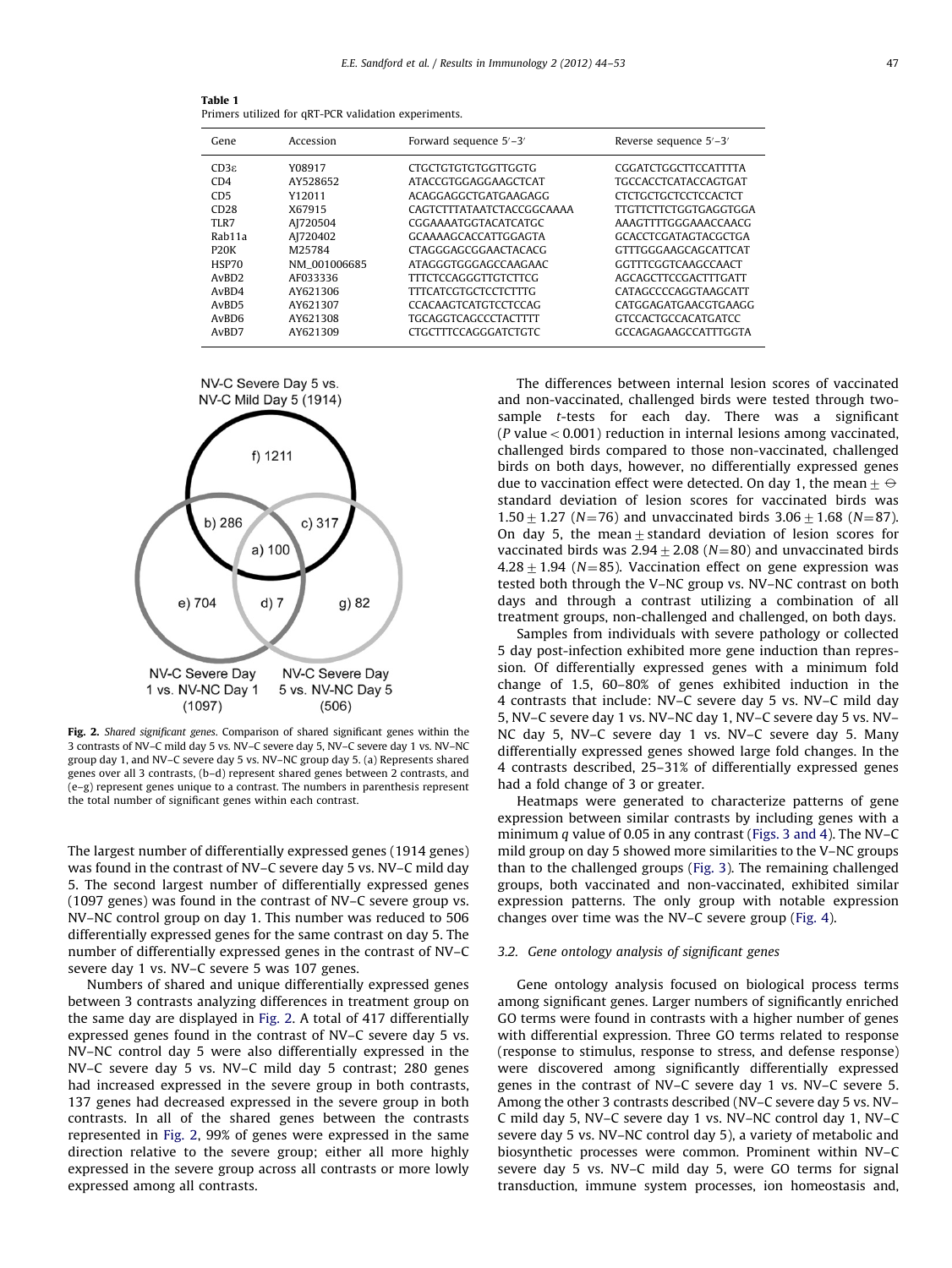<span id="page-4-0"></span>

Fig. 3. Treatments compared to controls. Heatmap comparison of fold change for each treatment group compared to the day appropriate NV–NC control. Fold change was calculated as log 2 (treatment)-log 2 (control).

surprisingly, several GO terms centered on reproduction. Within NV–C severe vs. NV–NC control, response terms were prominent on day 1, and ion homeostasis and DNA structural terms were prominent on day 5.

GO analysis of unique and shared differentially expressed genes for 3 contrasts ([Fig. 2](#page-3-0)) was carried out; NV–C severe day 5 vs. NV–C mild day 5, NV–C severe day 1 vs. NV–NC control day 1, NV–C severe day 5 vs. NV–NC control day 5. Many of the genes shared among contrasts were related to immune response. These included (a) CD4, tumor necrosis factor receptor, and Rab11a shared by all 3 contrasts; (b) ATPase, CD5, interferon gamma receptor, and toll-like receptor 15 shared by NV–C severe day 1 vs. NV–NC control day 1 and NV–C severe day 5 vs. NV–NC control day 5; (c) ATPase, CD3e, CD200R1, toll-like receptor 7 shared by NV–C severe day 5 vs. NV–NC control day 5 and NV–C severe day 5 vs. NV–NC control day 5. Avian beta-defensins, CD74 and interleukin-8 were unique to NV–C severe vs. NV–NC control on day 1 (e). Unique to NV–C severe vs. NV–C mild on day 5 (f) were genes related to ion transport and energy (ATPases and ATP synthases), immune response (CD28, CD79b, interleukin 4 receptor, interleukin 10 receptor beta, toll-like receptor 21), and reproduction.

Only two contrasts, NV–C severe day 5 vs. NV–C mild day 5 and NV–C severe day 1 vs. NV–NC control day 1, had significantly enriched KEGG pathways detected by DAVID ( $P$  value < 0.10, [Tables 2 and 3\)](#page-5-0). Many of the pathways exhibited relatedness to defense mechanisms, including lysosome pathway, signaling pathways, apoptosis, and NK cell mediated toxicity.

The majority of pathways had higher expression in the severe group compared to either mild or control groups, though some, like the cell adhesion molecules pathway and the regulation of actin cytoskeleton, had less expression among severe groups.

## 3.3. Microarray validation by quantitative real time PCR

Fifteen significant genes from the microarray study were validated through qRT-PCR analysis: CD 3e, CD4, CD5, CD28, TLR7, TLR15, TLR21, HSP70, P20K, Rab11a, AvBD2, AvBD4, AvBD5, AvBD6, and AvBD7. These genes had significant differential expression in microarray analysis (q value < 0.05). Validation was performed on two contrasts of interest, NV–C severe day 5 vs. NV–C mild day 5 for CD 3e, CD4, CD5, CD28, TLR7, TLR15, TLR21, HSP70, P20K, and Rab11a, and NV–C severe day 1 vs. NV– NC day 1 for AvBD2, AvBD4, AvBD5, AvBD6, and AvBD7. Results show similar trends in direction of fold change for 12 of the 15 genes analyzed; TLR7, TLR15, and Rab11a were expressed in the opposite direction from the microarray, although the results were non-significant.

#### 4. Discussion

Gene expression differences associated with challenge, pathology, or vaccination status, can provide valuable insights into the host response. The largest amount of gene expression differences occurred between pathology categories classified as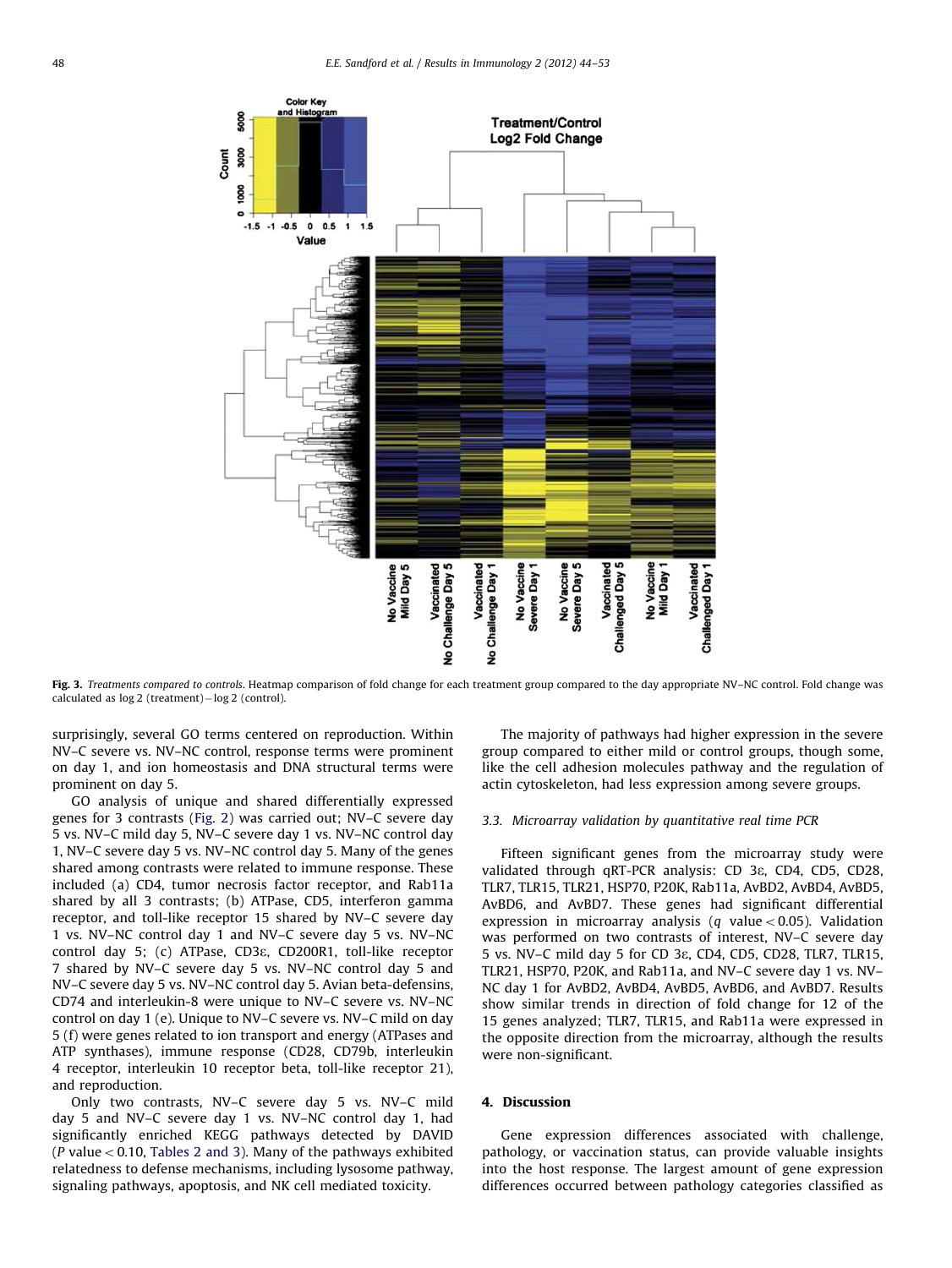<span id="page-5-0"></span>

Fig. 4. Day 5 compared to day 1. Heatmap comparison of fold change for each day 5 treatment group compared the day 1 treatment group. Fold change was calculated as log 2 (day 5)-log 2 (day 1).

| $\sim$<br>. .<br><b>STEP</b> |  |
|------------------------------|--|
|------------------------------|--|

Effect of severity of pathology at day 5 in non-vaccinated, APEC challenged birds on KEGG pathway enrichment (P value < 0.10).

| <b>KEGG pathway</b>                                  | <b>Gene count Accessions</b> |                                                                                                                                                                                                   |
|------------------------------------------------------|------------------------------|---------------------------------------------------------------------------------------------------------------------------------------------------------------------------------------------------|
| Lysosome gga04142                                    | 15                           | AJ721124, X95502, AJ851595, AJ719840, AJ719682, AJ289021, X07775, AJ719710,                                                                                                                       |
| Oxidative phosphorylation gga00190                   | 12                           | BX931548, AJ720066, AJ720880, AJ721067, AJ719318, AJ720351, AJ720226<br>BX933021, BX932247, AJ721124, AJ720085, AF461018, AJ720322, CR382422,<br>CR385488, BX950606, AJ719669, AJ289021, BX934066 |
| Galactose metabolism gga00052                        | 5                            | AJ719970, AJ721042, AJ719347, AF538281, AF534111, AJ719710                                                                                                                                        |
| Amino sugar and nucleotide sugar metabolism gga00520 | 7                            | AJ719970, AJ719291, AJ721042, AJ719347, AB071038, AF538281, AJ720584, AF534111                                                                                                                    |
| Cell adhesion molecules (CAMs) gga04514              | 8                            | CR390246, M14049, X56559, X67915, AY159125, Y08823, BX950651, AY528652, X71786                                                                                                                    |
| Calcium signaling pathway gga04020                   | 10                           | BX930007, Y12601, AF020315, AY393849, AF205066, AJ720104, AJ012579, AJ719540,<br>M66385, NM 001031553                                                                                             |
| Pentose phosphate pathway gga00030                   | 5                            | AJ719291, AJ721042, AF538281, AJ720644, AJ720046                                                                                                                                                  |
| Regulation of actin cytoskeleton gga04810            | 15                           | AJ719895, X56559, NM_001031553, BX933901, X06387, AJ720675, AY046915, BX933838,<br>M24637, M14049, AY159125, AJ720866, AY460177, X71786, CR523532, AJ851398                                       |
| Starch and sucrose metabolism gga00500               | 5                            | AJ719970, AJ719291, AJ720880, AJ721042, AF538281, AF534111                                                                                                                                        |
| Nicotinate and nicotinamide metabolism gga00760      | 4                            | BX930007, AJ851590, CR386613, DQ150102                                                                                                                                                            |
| Jak-STAT signaling pathway gga04630                  |                              | CR407301, BX933215, X68073, AJ719433, AJ720866, AY957508, AF082666, AF034576,<br>AJ851398, U40844, AF177875                                                                                       |

mild and severe in the NV–C day 5 group. Several prominent receptor types and clusters of differentiation important to immune response and signaling were differentially expressed between the mild and severe groups. The toll-like receptors (TLR) 7, 15, and 21 all exhibited higher expression in the severe group than the mild group. Surprisingly, two of these TLRs showed fold change in the opposite direction in the qRT-PCR results. There are several differences in the technical and statistical approaches between microarray and qRT-PCR. These conflicting results, however, do still indicate an importance of the TLR family with regards to response to infection and illustrate the need for further experimentation. TLRs have shown expression changes due to pathogen challenge in multiple tissues [\[1](#page-7-0)[,46,59](#page-8-0)]. In vitro Salmonella stimulation of heterophils from a Salmonella-resistant population of birds revealed higher expression of TLR15 than heterophils from a Salmonella susceptible population [\[53\],](#page-8-0) consistent with the results of the current qRT-PCR validation. Cultured macrophages have also shown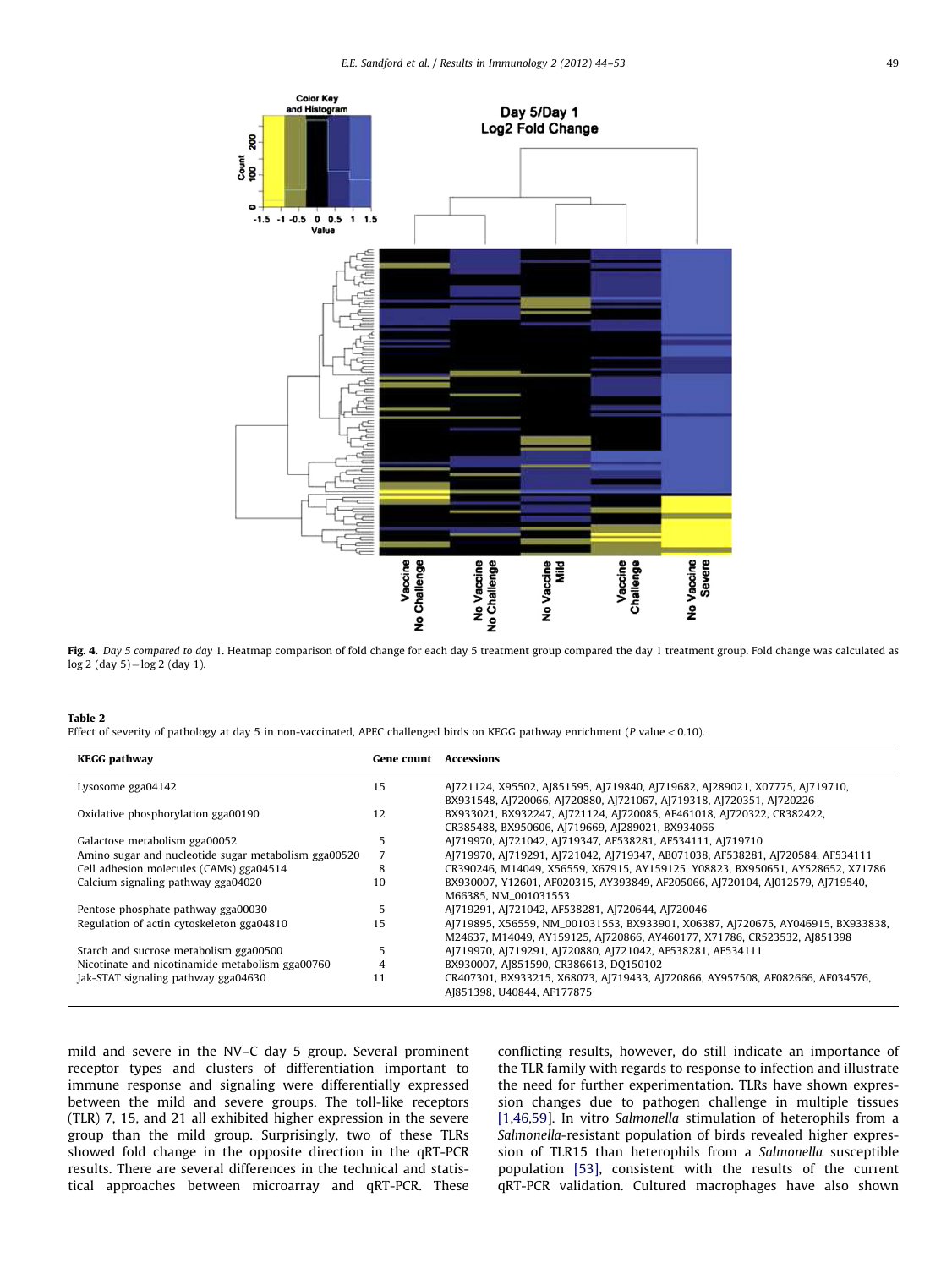# Table 3

Effect of severe pathology at day 1 compared to non-vaccinated, non-challenged birds on KEGG pathway enrichment ( $P$  value < 0.10).

| <b>KEGG pathway</b>                                |    | <b>Gene count</b> Accessions                                                                                          |
|----------------------------------------------------|----|-----------------------------------------------------------------------------------------------------------------------|
| MAPK signaling pathway gga04010                    | 12 | AJ851529, AY033635, CR387146, AJ720776, AJ851546, X68073, BX933236,<br>AJ719540, AF296875, AF167296, U10329, AJ851639 |
| VEGF signaling pathway gga04370                    | 6  | AJ851529, AY033635, AJ720776, AJ719540, M64990, U10329                                                                |
| Natural killer cell mediated cytotoxicity gga04650 |    | AJ851529, AY033635, AJ720191, AJ719540, AF296875, AY957508, AJ002317                                                  |
| NOD-like receptor signaling pathway gga04621       | 5  | AY033635, AJ720776, BX935364, AY057939, M16199                                                                        |
| Apoptosis gga04210                                 | 6  | AJ720191, BX931997, U26645, AJ719540, AF296875, AY057939                                                              |
| Arachidonic acid metabolism gga00590               | 3  | AJ006405, M64990, U10329                                                                                              |
| DNA replication gga03030                           | 4  | AJ720172, AJ719992, AJ719763, AJ719578                                                                                |

up-regulation of TLR15 when stimulated with E. coli- or Salmonelladerived LPS [\[11\].](#page-8-0) It is surprising that in the current study, TLR4 and TLR5 were not among those genes differentially expressed, because they are considered to be the main TLRs for recognizing features of Gram-negative bacteria such as APEC [\[8\].](#page-8-0) TLR4 expression differences have been reported in heterophils due to bacterial challenge and genetic background [\[59\]](#page-8-0). TLR4 and TLR5 had differential expression in the cecum, TLR4 in the spleen and TLR5 within males in the spleen of Salmonella infected chicks [\[1\].](#page-7-0)

Interleukin receptors 4 and 10, and interferon gamma (IFN $\gamma$ ) receptor 2 all had higher expression in the severe group than the mild group. Changes in interleukin (IL) receptor genes have been noted in response to pathogen challenge [\[15\]](#page-8-0), although expression changes in IL4R and IL10R have not been extensively studied. IFN $\gamma$ R2 in macrophages exposed to Salmonella endotoxin in vitro was up-regulated 4 h post-stimulation [\[12\]](#page-8-0). Tregs, which control the expression of IL-4 and IFN $\gamma$  to prevent autoimmunity, have been shown to fail under high antigen dose in vitro [\[24\].](#page-8-0) Higher expression of receptors for these pro-inflammatory cytokines may allow for greater downstream signaling triggered by IL-4 and IFN $\gamma$ , promoting the severe pathology through autoimmunity. Cytokines are commonly produced by PBL after pathogen challenge and have shown differential expression due to bacterial challenge and genetic background in heterophils in vitro [\[59\].](#page-8-0) Although several receptors were up-regulated, no cytokine genes were significantly differentially expressed. Leukocytes with increased cytokine receptor levels may more readily receive and process signals, resulting in a variety of pleiotropic effects, even if the cytokine levels are unaltered in the animal.

Clusters of differentiation (CD) are cell surface molecules common to leukocytes that have roles in the immune response. Differential expression of CD molecules in response to Salmonella and Campylobacter infections has been observed in multiple chicken tissues: heterophils [\[13\]](#page-8-0) and jejunum [\[65\]](#page-9-0) with Salmonella and ceca with Campylobacter [\[44\].](#page-8-0) In the current study, many CD molecules had higher expression among the mild vs. severe pathology group, including CD3e, CD4, CD5, CD28, CD79b, and CD200R1. CD81 was also differentially expressed, but showed higher expression in the severe pathology (susceptible) group. Previous expression studies have reported higher levels of CD4 among heterophils from Salmonella resistant chickens compared to susceptible lines [\[13\]](#page-8-0). This is particularly noteworthy as this difference was noted in non-challenged birds, presenting CD4 expression level as a potential pre-challenge assessment of susceptibility. The current study utilized bacterial challenge to assess pathology and found higher levels of CD4 among birds showing mild pathology (resistant) than in birds demonstrating severe pathology (susceptible). Many CD molecules are associated with or have higher prevalence of specific PBL types (CD3e among T-cells [\[26\],](#page-8-0) CD4 among T-cells [\[40\]](#page-8-0), ggCD200R-B1 among macrophages [\[71\]\)](#page-9-0), suggestive of differences in PBL population composition between mildly and severely affected birds that influence downstream pathology. Higher CD4 expression may be indicative of a higher T-helper population within birds with mild pathology. In humans, CD200R1 acts as a regulator of myeloid cell activation and pro-inflammatory response [\[52\]](#page-8-0). Avian CD200R, specifically ggCD200R-B1, has high homology to mammalian CD200R [\[71\].](#page-9-0) Lower expression among the severe pathology group would allow an unchecked pro-inflammatory response, leading to greater host damage.

The Ras superfamily can be divided into five major family groups: Ras, Rab, Rho, Ran, and Arf. The superfamily has many roles related to immune response, Ras genes can cause regulatory changes in cell proliferation, differentiation and survival, Rho are Ras homologous proteins with roles in the cell cycle, Rab proteins have roles in vesicle formation and transport and Arf also has roles in vesicle transport [\[72\].](#page-9-0) Ten members of the Ras superfamily, Ras, Rab, Rho, and Arf groups, were differentially expressed between pathology groups on day 5, introducing a new family of genes to be explored in greater depth in the role of immune response. Seven had higher expression among the severe group and 3 among the mild group. Ras p21 protein activator 3, Rasa3, which is involved in a signaling pathway for B-cells to avoid pro-apoptotic signals [\[49\],](#page-8-0) was higher amongst the mild group. Rab11a has been shown to have roles in TLR4 trafficking to phagosome and control interferon regulatory factor-3 in human monocytes [\[34\]](#page-8-0). The conflicting result of the qRT-PCR validation in Rab11a, along with the lack of literature on the Ras family in chickens, illustrates the need for more attention to this gene group in the investigation of immune response.

Differences between the NV–C severe group and the NV–NC group were observed on both days. The number of differentially expressed genes in this contrast decreased over time from 1097 genes on day 1 to 506 on day 5. This may be due to the rapid response of PBL to infection. Unique to the day 1 comparison of the NV–C severe and NV–NC group for PBL, genes encoding avian beta-defensins (AvBD) and interleukin 8 were up-regulated. The genes for AvBD2, 4, 5, 6, and 7 were all rapidly up-regulated by APEC infection. The antimicrobial properties of beta-defensins have been well described [\[70\]](#page-9-0). AvBD2, 5, 6, and 7 have been found to be expressed in leukocytes [\[13,](#page-8-0)[70](#page-9-0)]. TLR agonists, such as LPS, increase AvBD2 in heterophils [\[39\].](#page-8-0) Additionally, structural variants in AvBD genes have been associated with response to Salmonella in chickens [\[30](#page-8-0),[29\]](#page-8-0), indicating the feasibility of their use in marker-assisted selection to enhance the anti-bacterial response on a population level. The in vitro response of macrophages to Salmonella endotoxin is typified by a significant induction of IL8 at 1, 2, 4, and 8 h post-stimulation [\[12\].](#page-8-0) The chemotactic ability of IL8 for other peripheral blood mononuclear cells and heterophils [\[3\]](#page-7-0) is consistent with a role in early response to infection, as seen here, with IL8 only significantly induced in the day 1 response.

Differential expression was seen among clusters of differentiation genes and in the Rab and Rho family groups on day 1 between the NV–C severe and NV–NC group, similar to the differential expression between mild and severe pathologies at day 5.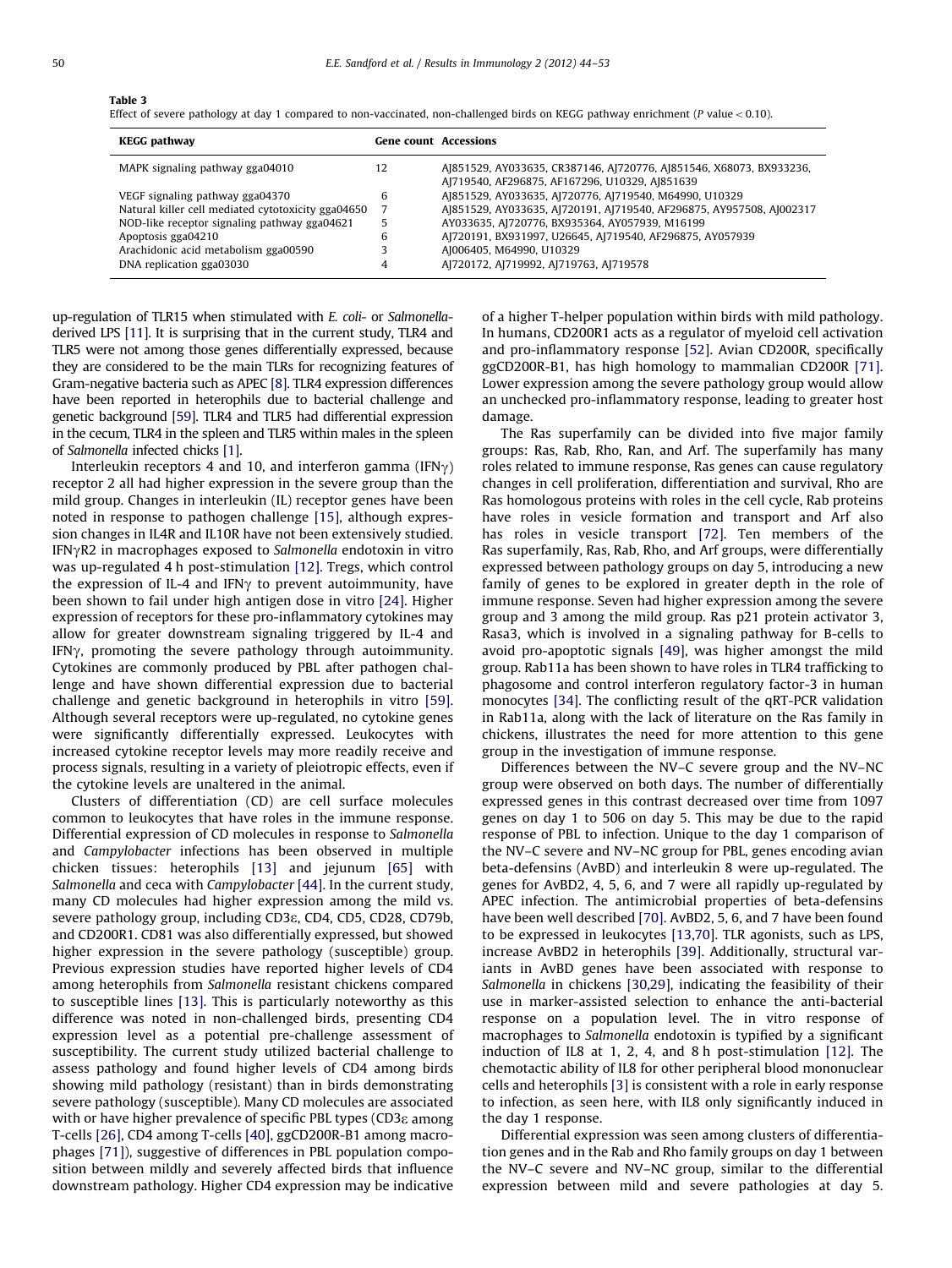<span id="page-7-0"></span>All differentially expressed CD genes were down-regulated following APEC challenge: CD4, CD5, CD74, CD82, CD83, and CD247. A strain of APEC (APEC17) was previously shown to activate caspase 3/7 in macrophages, inducing apoptosis [\[6\]](#page-8-0). APEC O1 in the current study may result in APEC-induced PBL death, shifting the PBL population structure compared to basal (non-challenged) levels. CD247, also known as the T-cell receptor  $(TCR)$   $\zeta$ -chain, is well conserved between chickens and mammals [\[25\]](#page-8-0), and is responsible for aiding in assembly of the TCR complex and receptor signaling. In vitro studies of the human  $\zeta$ -chain have shown degradation by activated caspases [\[23\]](#page-8-0), indicating a possible mechanism by which APEC could reduce the abilities of T-cells and of the cell-mediated response, resulting in more severe pathology. Among the Rab and Rho genes that were differently expressed, only RhoB was down-regulated in the severe pathology group. Under stress, RhoB inhibits apoptosis and activates NF-kB in rats [\[42](#page-8-0),[45\]](#page-8-0), such that decrease of expression in severe pathology would allow greater apoptosis and limit NF-kB activation. Rab11a was again higher in the severe pathology group in this contrast, along with Rab18, 32, and 35.

Fewer significantly differentially expressed genes limited GO analysis and interpretation of the NV–C severe day 5 and NV–NC day 5 group comparison. Similar to other contrasts, three CD groups were significantly differentially expressed. CD3e, CD4, and CD200R1 showed less expression in the NV–C severe group, suggestive of continued reduction in  $CD4+$  leukocytes, such as T-cells, and in regulators of pro-inflammatory response. Expression patterns within prominent GO groupings for ion homeostasis and cellular developmental processes were inconsistent, with no clear trend of greater expression in one treatment group compared to the other.

Many genes were significantly expressed in more than one contrast ([Fig. 2\)](#page-3-0), which is reinforced by the common patterns seen within the treatment/control heatmap [\(Fig. 3](#page-4-0)). Similarities between NV–C severe and NV–C mild on day 5 and NV–C severe vs. NV–NC group on day 1 suggest similarities between mild pathology on day 5 and the control groups. This could be the result of a return to homeostasis after a successful defense against APEC. The changes between the severe pathology group and the control non-challenged group over time appear to be driven by the NV–C severe group, as this was the only group to exhibit large changes between day 1 and day 5 [\(Fig. 4](#page-5-0)).

Only two contrasts, NV–C severe day 5 vs. NV–C mild day 5 and NV–C severe day 1 vs. NV–NC control day 1, had significantly enriched KEGG pathways, as detected by DAVID ( $P$  value < 0.10, [Tables 2 and 3](#page-5-0)). Between pathology states on day 5, genes that enriched metabolic pathways were more highly expressed in the severe group, potentially mobilizing more energy to fight infection. The effect of severe status compared to the non-challenged control on day 1 illustrates the importance of signaling pathways during early response to infection.

The lack of a detectible vaccination effect, given the large impact on total lesion scores and the tissue analyzed, is surprising. Vaccination against Newcastle disease virus increases serum antibody titers and can impact T cell populations in the 9 weeks following vaccination [\[16\]](#page-8-0). Significant changes in IFN $\alpha$  and IFN $\gamma$ mRNA expression have been reported in peripheral blood at 1 and 7 day post-vaccination to Marek's disease vaccine in 6–8 week old chickens [\[57\].](#page-8-0) These chickens were then sampled only 4 h after challenge to observe differential expression patterns due to vaccination and challenge [\[57\].](#page-8-0) Several cytokines showed significant expression changes 1 day post-vaccination with complete Freund's adjuvant [\[27\].](#page-8-0) Time of vaccination, time of challenge and time of tissue sampling all impact the observed mRNA expression patterns. Our sampling at 15 and 19 day post-vaccination may have been too late to observe expression changes in PBL due to vaccination alone, and sampling at 1 and 5 day post-infection may have been too late to observe rapid, vaccine-induced effects in response to infection.

Great insights about how specific cell types react to a foreign agent can be gained through targeted in vitro experimentation. A limitation of in vitro experimentation, however, is in knowing how well the information gained from a reduced system will translate to response at the organismal level. The in vivo holistic approach of this experiment allowed the assessment of each animal's gene expression response, not simply an individual cell type. By utilizing samples taken from whole blood, the current study simultaneously detected expression differences due to up- (or down)regulation in specific cell types and the differences caused by changes in the proportion of circulating cell types; that is, the holistic response of the animal. Understanding the systemic nature of complex infections, such as those caused by APEC, requires study of a whole organism's response and multiple tissues, which is better accomplished through an in vivo experiment. This is further highlighted through the differences in information gained from the current experiment on PBL and prior examination of spleen transcriptomes from these same individuals [\[64\]](#page-9-0).

Peripheral blood leukocytes are comprised of cells with roles in innate/adaptive response and cell/humoral-mediated responses. Transcriptome interrogation of this system reveals which gene expression patterns play an important role in immune response. Additionally, these cells can be collected from live birds without the need to harvest the breeding animal to assay the cellular response. Through this greater understanding of host response, candidate genes to improve genetic resistance to APEC infection can be identified. Applying selection for beneficial genotypes in breeding populations will generate enhanced host responses against APEC infection.

#### Acknowledgments

This work was supported by National Research Initiative Competitive Grant no. 2008-35604-18805 from the USDA National Institute of Food and Agriculture Microbial Genome Program. ES support provided by USDA National Needs Graduate Fellowship Competitive Grant no. 2007-38420-17767 from the National Institute of Food and Agriculture. MS support National Science Foundation Research Experience for Undergraduates DBI-1062211.

The authors acknowledge the group of researchers (Darrell Trampel, Luke Baldwin, Thomas Denagamage, Christine Fanelli, Ashraf Hussein, Kalinda Kaluarachchi, Ganwu Li, Catherine Logue, Paul Mangiamele, Kelly Tivendale, and Yvonne Wannemuehler) involved in conducting the animal experiments and collecting numerous tissues, in particular Michael Kaiser for peripheral blood collection and Jennifer Cheeseman, Ceren Ciraci and Behnam Abasht for PBL isolation.

## References

- [1] Abasht B, Kaiser MG, Lamont SJ. Toll-like receptor gene expression in cecum and spleen of advanced intercross line chicks infected with Salmonella enterica serovar Enteritidis. Veterinary Immunology and Immunopathology 2008;123:314–23.
- [2] Ask B, van der Waaij EH, Stegeman JA, van Arendonk JA. Genetic variation among broiler genotypes in susceptibility to colibacillosis. Poultry Science 2006;85:415–21.
- [3] Barker KA, Hampe A, Stoeckle MY, Hanafusa H. Transformation-associated cytokine 9E3/CEF4 is chemotactic for chicken peripheral blood mononuclear cells. Journal of Virology 1993;67:3528–33.
- Barnes HJ, Nolan LK, Vaillancourt JP. Colibacillosis. In: Saif YM, editor. Diseases of Poultry. twelfth ed.. Ames, Iowa: Blackwell Publishing; 2008. p. 691–732.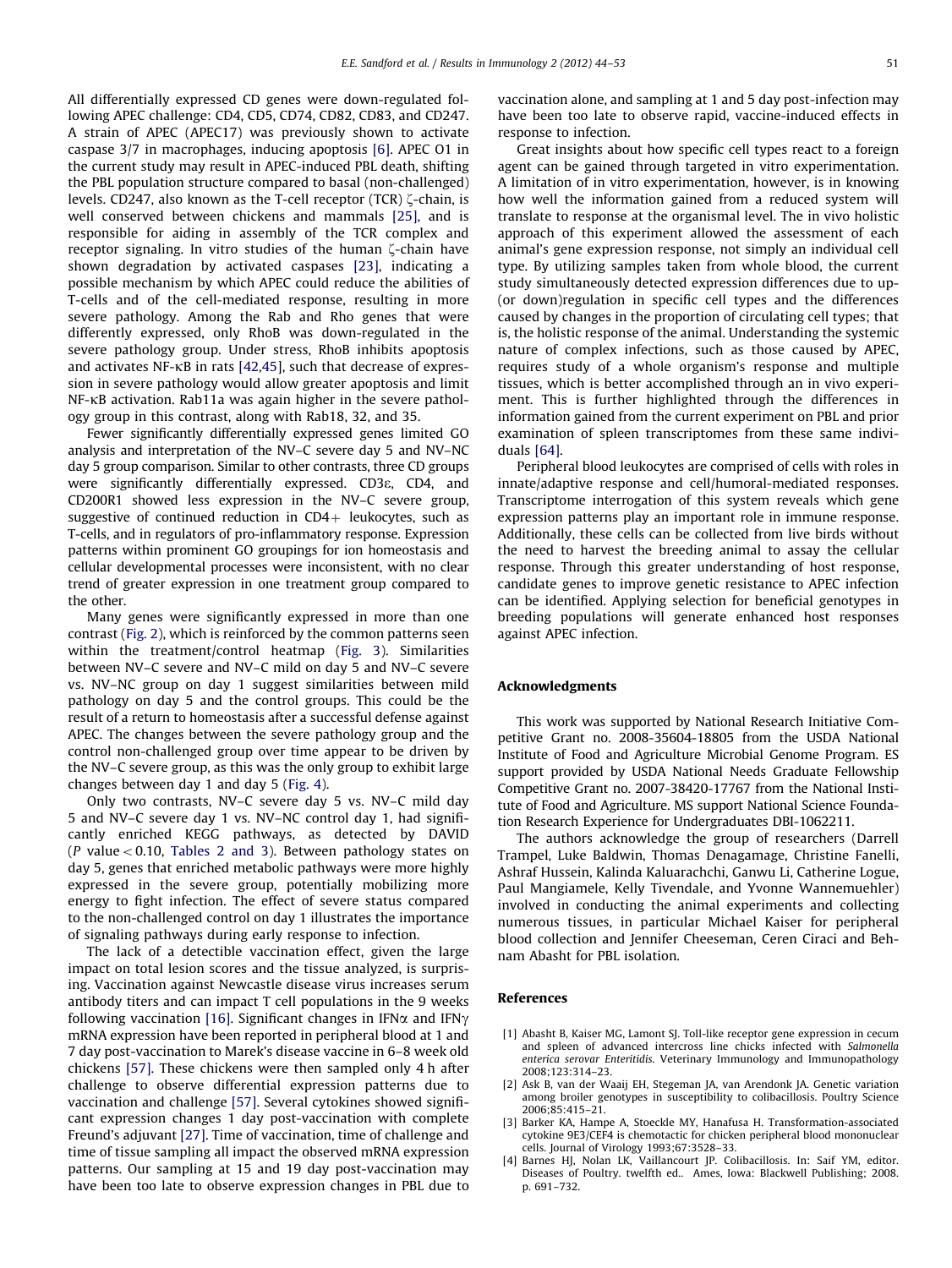- <span id="page-8-0"></span>[5] Barrett T, Troup DB, Wilhite SE, Ledoux R, Rudnev D, Evangelista C, et al. NCBI GEO: archive for high-throughput functional genomic data. Nucleic Acids Research 2009;37:D5–15.
- [6] Bastiani M, Vidotto MC, Horn F. An avian pathogenic Escherichia coli isolate induces caspase 3/7 activation in J774 macrophages. FEMS Microbiology Letters 2005;253:133–40.
- [7] Bisaillon JR, Meek AH, Feltmate TE. An assessment of condemnations of broiler chicken carcasses. Canadian Journal of Veterinary Research 1988;52:269–76.
- [8] Brownlie R, Allan B. Avian toll-like receptors. Cell and Tissue Research 2011;343:121–30.
- [9] Brownlie R, Zhu J, Allan B, Mutwiri GK, Babiuk LA, Potter A, et al. Chicken TLR21 acts as a functional homologue to mammalian TLR9 in the recognition of CpG oligodeoxynucleotides. Molecular Immunology 2009;46:3163–70.
- [10] Cavero D, Schmutz M, Philipp HC, Preisinger R. Breeding to reduce susceptibility to Escherichia coli in layers. Poultry Science 2009;88:2063–8.
- [11] Ciraci C, Lamont SJ. Avian-specific TLRs and downstream effector responses to CpG-induction in chicken macrophages. Developmental and Comparative Immunology 2011;35:392–8.
- [12] Ciraci C, Tuggle CK, Wannemuehler MJ, Nettleton D, Lamont SJ. Unique genome-wide transcriptome profiles of chicken macrophages exposed to Salmonella-derived endotoxin. BMC Genomics 2010;11:545.
- [13] Chiang HI, Swaggerty CL, Kogut MH, Dowd SE, Li X, Pevzner IY, et al. Gene expression profiling in chicken heterophils with Salmonella enteritidis stimulation using a chicken 44K Agilent microarray. BMC Genomics 2008;9:526.
- [14] Chuammitri P, Ostojic´ J, Andreasen CB, Redmond SB, Lamont SJ, Palic´ D. Chicken heterophil extracellular traps (HETs): novel defense mechanism of chicken heterophils. Veterinary Immunology and Immunopathology 2009; 129:126–31.
- [15] Crowley TM, Haring VR, Moore R. Chicken anemia virus: an understanding of the in-vitro host response over time. Viral Immunology 2011;24:3–9.
- [16] Dalgaard TS, Norup LR, Pedersen AR, Handberg KJ, Jørgensen PH, Juul-Madsen HR. Flow cytometric assessment of chicken T cell-mediated immune responses after Newcastle disease virus vaccination and challenge. Vaccine 2010;28:4506–14.
- [17] Dudoit S, Yang YH, Callow MJ, Speed TP. Statistical methods for identifying differentially expressed genes in replicated cDNA microarray experiments. Statistica Sinica 2002;12:111–39.
- [18] Dziva F, Stevens MP. Colibacillosis in poultry: unravelling the molecular basis of virulence of avian pathogenic Escherichia coli in their natural hosts. Avian Pathology 2008;37:355–66.
- [19] Edgar R, Domrachey M, Lash AE. Gene Expression Omnibus: NCBI gene expression and hybridization array data repository. Nucleic Acids Research 2002;30:207–10.
- [20] Erf GF. Cell-mediated immunity in poultry. Poultry Science 2004;83:580-90.
- [21] Ewers C, Li G, Wilking H, Kiebling S, Alt K, Anta´o EM, et al. Avian pathogenic, uropathogenic, and newborn meningitis-causing Escherichia coli: how closely related are they? International Journal of Medical Microbiology 2007;297: 163–76.
- [22] Farnell MB, Donoghue AM, de Los Santos FS, Blore PJ, Hargis BM, Tellez G, et al. Upregulation of oxidative burst and degranulation in chicken heterophils stimulated with probiotic bacteria. Poultry Science 2006;85: 1900–6.
- [23] Gastman BR, Johnson DE, Whiteside TL, Rabinowich H. Caspase-mediated degradation of T-cell receptor  $\zeta$ -chain. Cancer Research 1999;59:1422-7.
- [24] George TC, Bilsborough J, Viney JL, Norment AM. High antigen dose and activated dendritic cells enable Th cells to escape regulatory T cell-mediated suppression in vitro. European Journal of Immunology 2003;33:502–11.
- [25] Göbel TW, Bolliger L. The chicken TCR  $\zeta$ -chain restores the function of a mouse T cell hybridoma. Journal of Immunology 1998;160:1552–4.
- [26] Göbel TW, Fluri M. Identification and analysis of the chicken CD3 egene. European Journal of Immunology 1997;27:194–8.
- [27] Hangalapura BN, Kaiser MG, Poel JJ, Parmentier HK, Lamont SJ. Cold stress equally enhances in vivo pro-inflammatory cytokine gene expression in chicken lines divergently selected for antibody responses. Developmental and Comparative Immunology 2006;30:503–11.
- [28] Harmon BG. Avian heterophils in inflammation and disease resistance. Poultry Science 1998;77:972–7.
- [29] Hasenstein JR, Lamont SJ. Chicken gallinacin gene cluster associated with Salmonella response in advanced intercross line. Avian Diseases 2007;51: 561–7.
- [30] Hasenstein JR, Zhang G, Lamont SJ. Analysis of five gallinacin genes and the Salmonella enterica serovar Enteritidis response in poultry. Infection and Immunity 2006;74:3375–80.
- [31] Higgs R, Cormican P, Cahalane S, Allan B, Lloyd AT, Meade K, et al. Induction of a novel chicken toll-like receptor following Salmonella enterica serovar Typhimurium infection. Infection and Immunity 2006;74:1692–8.
- [32] Huang DW, Sherman BT, Lempicki RA. Bioinformatics enrichment tools: paths towards the comprehensive functional analysis of large gene lists. Nucleic Acids Research 2009;37:1–13.
- [33] Huang DW, Sherman BT, Lempicki RA. Systemic and integrative analysis of large gene lists using DAVID bioinformatics resources. Nature Protocols 2009;4:44–57.
- [34] Husebye H, Aune MH, Stenvik J, Samstad E, Skeldal F, Halaas O, et al. The Rab11a GTPase controls Toll-like receptor 4-induced activation of interferon regulatory facor-3 on phagosomes. Immunity 2010;33:583–96.
- [35] Jakobsen L, Spangholm DJ, Pedersen K, Jensen LB, Emborg HD, Agersø Y, et al. Broiler chickens, broiler chicken meat, pigs and pork as sources of ExPEC related virulence genes and resistance in Escherichia coli isolates from community-dwelling humans and UTI patients. International Journal of Food Microbiology 2010;142:264–72.
- [36] Johnson TJ, Siek KE, Johnson SJ, Nolan LK. DNA sequence of a ColV plasmid and prevalence of selected plasmid-encoded virulence genes among avian Escherichia coli strains. Journal of Bacteriology 2006;188:745–58.
- [37] Johnson TJ, Kariyawasam S, Wannamuehler Y, Mangiamele P, Johnson SJ, Doetkott C, et al. The genome sequence of avian pathogenic Escherichia coli strain O1:K1:H7 shares strong similarities with human extraintestinal pathogenic E. coli genomes. Journal of Bacteriology 2007;189:3228–36.
- [38] Kaiser P, Rothwell L, Galyov EE, Barrow PA, Burnside J, Wigley P. Differential cytokine expression in avian cells in response to invasion by Salmonella typhimurium, Salmonella enteritidis and Salmonella gallinarum. Microbiology 2000;12:3217–26.
- [39] Kannan L, Liyanage R, Lay Jr. JO, Rath NC. Evaluation of beta defensin 2 production by chicken heterophils using direct MALDI mass spectrometry. Molecular Immunology 2009;46:3151–6.
- [40] Koskinen R, Salomonsen J, Tregaskes CA, Young JR, Goodchild M, Bumstead N, et al. The chicken CD4 gene has remained conserved in evolution. Immunogenetics 2002;54:520–5.
- [41] Kottom TJ, Nolan LK, Robinson M, Brown J, Gustad T, Horne SM, et al. Further characterization of a complement-sensitive mutant of a virulent avian Escherichia coli isolate. Avian Diseases 1997;41:817–23.
- [42] Li G, Tivendale KA, Liu P, Feng Y, Wannemuehler Y, Cai W, et al. Transcriptome analysis of avian pathogenic Escherichia coli O1 in chicken serum reveals adaptive responses to systemic infection. Infection and Immunity  $2011:79:1951-60$
- [43] Li X, Chiang HI, Zhu J, Dowd SE, Zhou H. Characterization of a newly developed chicken 44K Agilent microarray. BMC Genomics 2008;9:60.
- [44] Li X, Swaggerty CL, Kogut MH, Chiang HI, Wang Y, Genovese KJ, et al. Gene expression profiling of the local cecal response of genetic chicken lines that differ in their susceptibility to Campylobacter jejuni colonization. PLoS One 2010;5:e11827.
- [45] Li YD, Liu YP, Cao DM, Yan YM, Hou YN, Zhao JY, et al. Induction of small G protein RhoB by non-genotoxic stress inhibits apoptosis and activates NF-kB. Journal of Cellular Physiology 2011;226:729–38.
- [46] Lu Y, Sarson AJ, Gong J, Zhou H, Zhu W, Kang Z, et al. Expression profiles of genes in Toll-like receptor-mediated signaling of broiler infected with Clostridium perfringens. Clinical and Vaccine Immunology 2009;16:1639–47.
- [47] Lutful Kabir SM. Avian colibacillosis and salmonellosis: a closer look at epideminology, pathogenesis, diagnosis, control and public health concerns. International Journal of Environmental Research and Public Health 2010; 7:89–114.
- [48] Lynne AM, Foley SL, Nolan LK. Immune response to recombinant Escherichia coli Iss protein in poultry. Avian Diseases 2006;50:273–6.
- [49] Maréchal Y, Pesesse X, Jia Y, Pouillon V, Pérez-Morga D, Daniel J, et al. Inositol 1,3,4,5-tetrakisphosphate controls proapoptotic Bim gene expression and survival in B cells. Proceedings of the National Academy of Sciences of the United States of America 2007;104:13978–83.
- [50] Mellata M, Dho-Moulin M, Dozois CM, Curtiss III R, Lehoux B, Fairbrother JM. Role of avian pathogenic Escherichia coli virulence factors in bacterial interaction with chicken heterophils and macrophages. Infection and Immunity 2003;71:494–503.
- [51] Moulin-Schouleur M, Schouler C, Tailliez P, Kao MR, Bree A, Germon P, et al. Common virulence factors and genetic relationships between O18:K1:H7 Escherichia coli isolates of human and avian origin. Journal of Clinical Microbiology 2006;44:3484–92.
- [52] Mukhopadhyay S, Plüddemann A, Hoe JC, Williams KJ, Varin A, Makepeace K, et al. Immune inhibitory ligand CD200 induction by TLRs and NLRs limits macrophage activation to protect the host from menigococcal septicemia. Cell Host and Microbe 2010;8:236–47.
- [53] Nerren JR, Swaggerty CL, MacKinnon KM, Genovese KJ, He H, Pevzner I, et al. Differential mRNA expression of the avian-specific toll-like receptor 15 between heterophils from Salmonella-susceptible and -resistant chickens. Immunogenetics 2009;61:71–7.
- [54] Nolan LK, Horne SM, Giddings CW, Foley SL, Johnson TJ, Lynne AM, et al. Resistance to serum complement, iss, and virulence of avian Escherichia coli. Veterinary Research Communications 2003;27:101–10.
- [55] Peighambari SM, Julian RJ, Gyles CL. Experimental Escherichia coli respiratory infection in broilers. Avian Diseases 2000;44:759–69.
- [56] Pfaff-McDonough SJ, Horne SM, Giddings CW, Doetkott JO, Smith MH, Nolan LK. Complement resistance-related traits among Escherichia coli isolates from apparently healthy birds and birds with colibacillosis. Avian Diseases 2000;44:23–33.
- [57] Quéré P, Rivas C, Ester K, Novak R, Ragland WL. Abundance of IFN- $\alpha$  and IFN- $\gamma$  mRNA in blood of resistant and susceptible chickens infected with Marek's disease virus (MDV) or vaccinated with turkey herpesvirus; and MDV inhibition of subsequent induction of IFN gene transcription. Archives of Virology 2005;150:507–19.
- [58] Qureshi MA. Avian macrophage and immune response: an overview. Poultry Science 2003;82:691–8.
- [59] Redmond SB, Chuammitri P, Andreasen CB, Palic´ D, Lamont SJ. Chicken heterophils from commercially selected and non-selected genetic lines